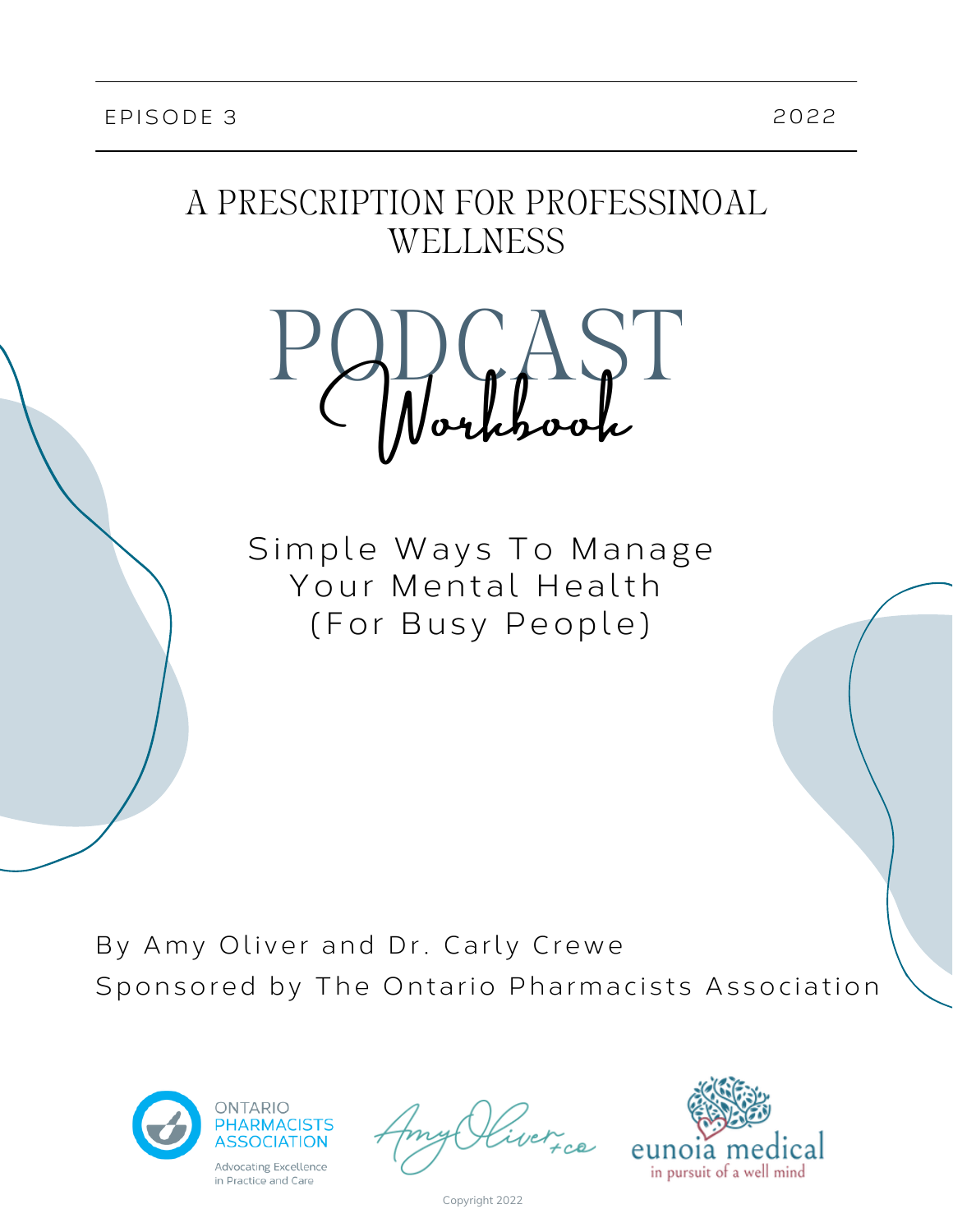A Message From

# THE ONTARIO PHARMACISTS ASSOCIATION

The Ontario Pharmacists Association (OPA) is pleased to present this 8 episode podcast series entitled 'A Prescription for Professional Wellness'.

OPA recognizes the need to support the wellness and engagement of the pharmacy community. Pharmacy professionals spend day in and day out being active members of our patient's care teams and giving so much in order to promote the health and wellbeing of others. Now, more than ever, we need to focus on taking care of each other, and ourselves so that we can move from surviving as a profession to thriving.

The past two years have been the most demanding of the pharmacy profession and of society. We are proud of the work you have done and the contributions you have made. This along with a clear awareness that frontline pharmacy providers have sacrificed many things, including pieces of themselves, to continue to serve our communities.

This podcast is one of the initiatives OPA is putting forth to help promote professional wellness, prevent burnout, and move forward fully engaged in the meaningful work of all pharmacy professionals as we strive to serve our communities now, and into the future.





P AGE 2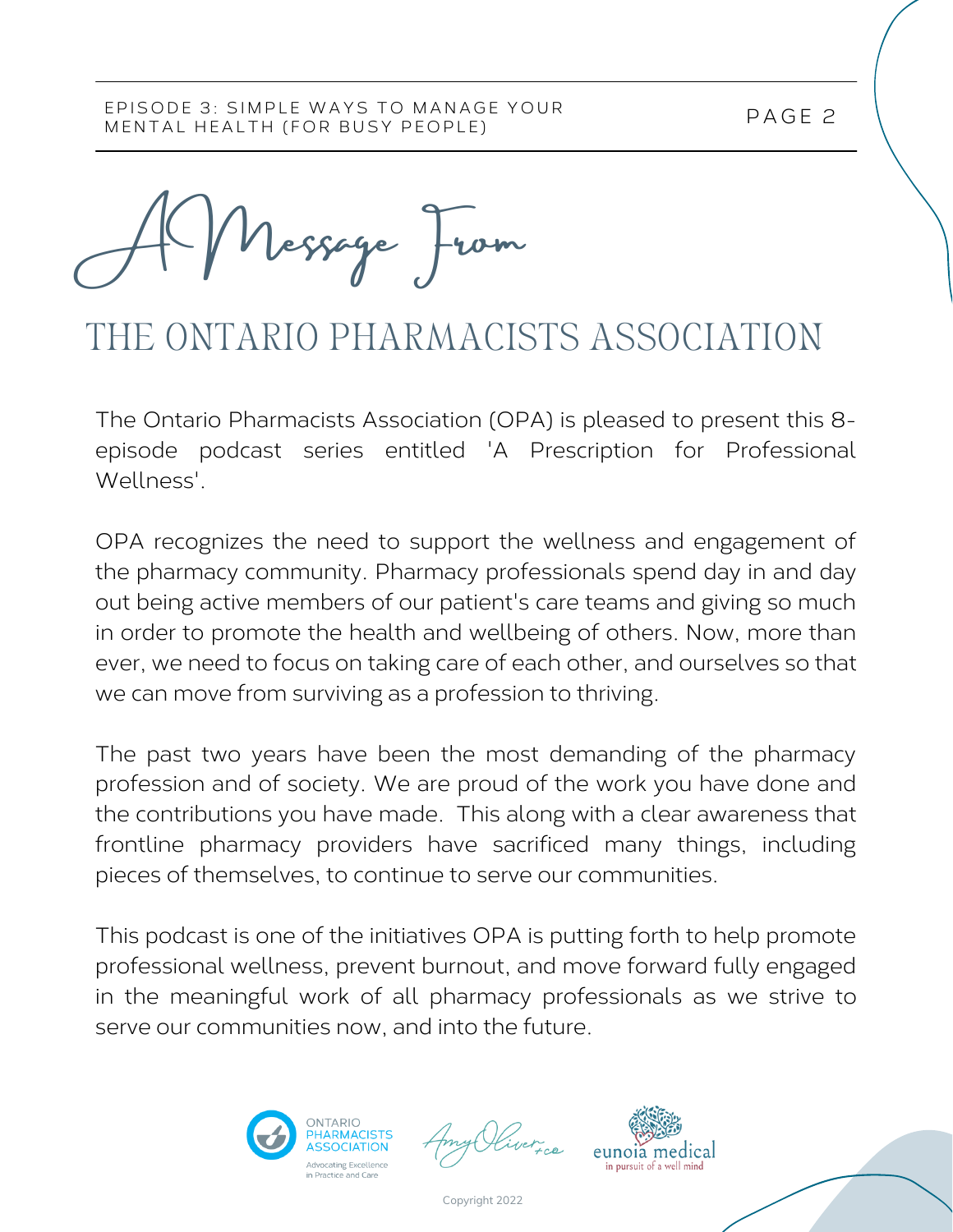P AGE 3

### EPISODE 3: SIMPLE WAYS TO MANAGE YOUR MENTAL HEALTH (FOR BUSY PEOPLE)

MINDSET Strategy 1

Shifting your mindset to one of "a little goes a long way"

IF WE ARE ABLE TO REMIND OURSELVES THAT "SOMETHING IS BETTER THAN NOTHING" WHEN IT COMES TO TAKING CARE OF OUR MENTAL HEALTH, WE'RE MUCH MORE LIKELY TO ENGAGE IN HEALTH-PROMOTING BEHAVIOURS

Mindfulness, defined by John Kabat-Zinn, the founder and creator of Mindfulness-Based Stress Reduction (MSBR) is "is awareness that arises through paying attention, on purpose, in the present moment, nonjudgementally."

Mindfulness is very effective at managing our mental health, but it also takes no time at all to be mindful.







Copyright 2022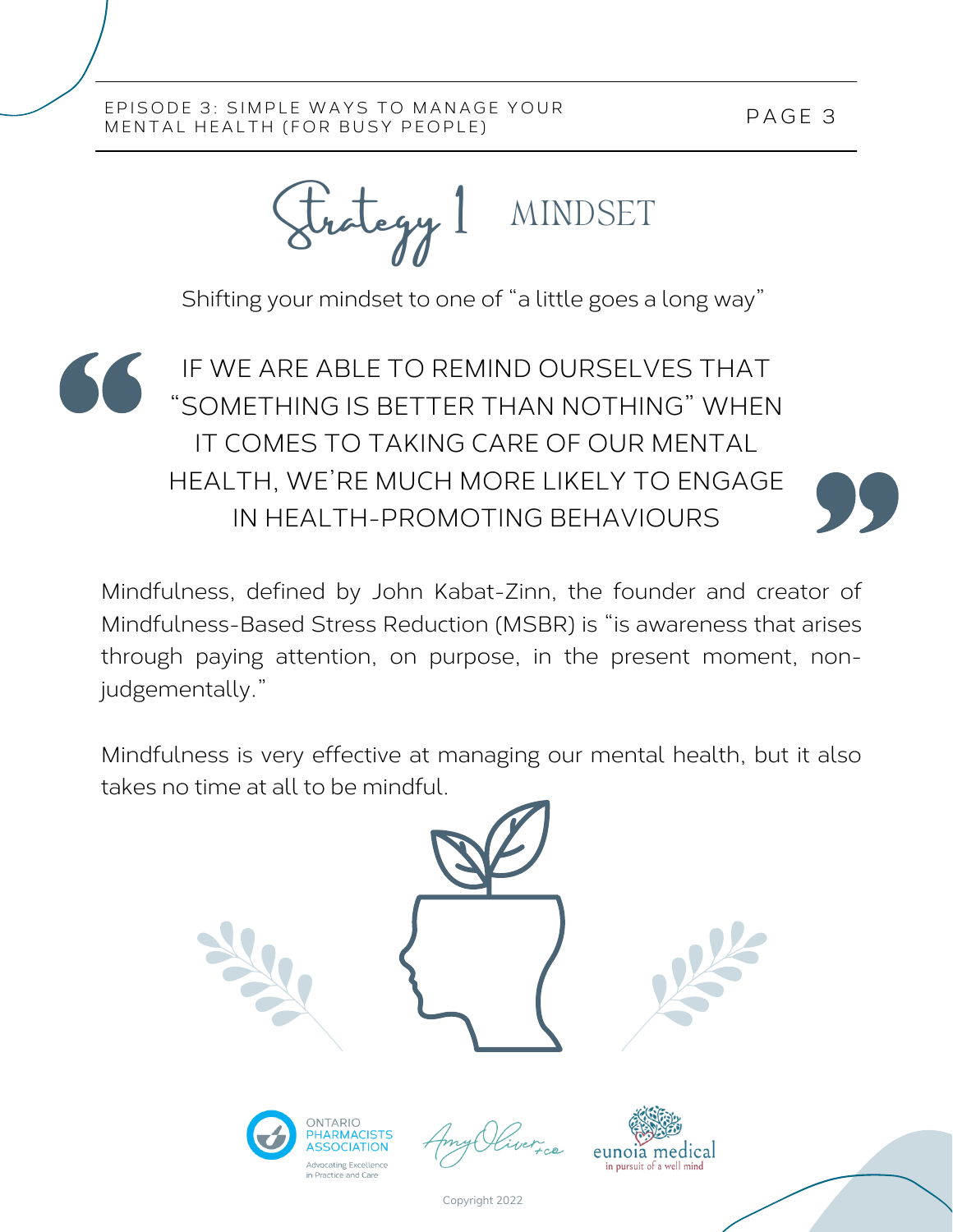Reflect on opportunities in your life to practice simple mindfulness techniques throughout the day:

How can you engage your sense to help you bring your attention back to the present moment and out of the emotional stories in your head?





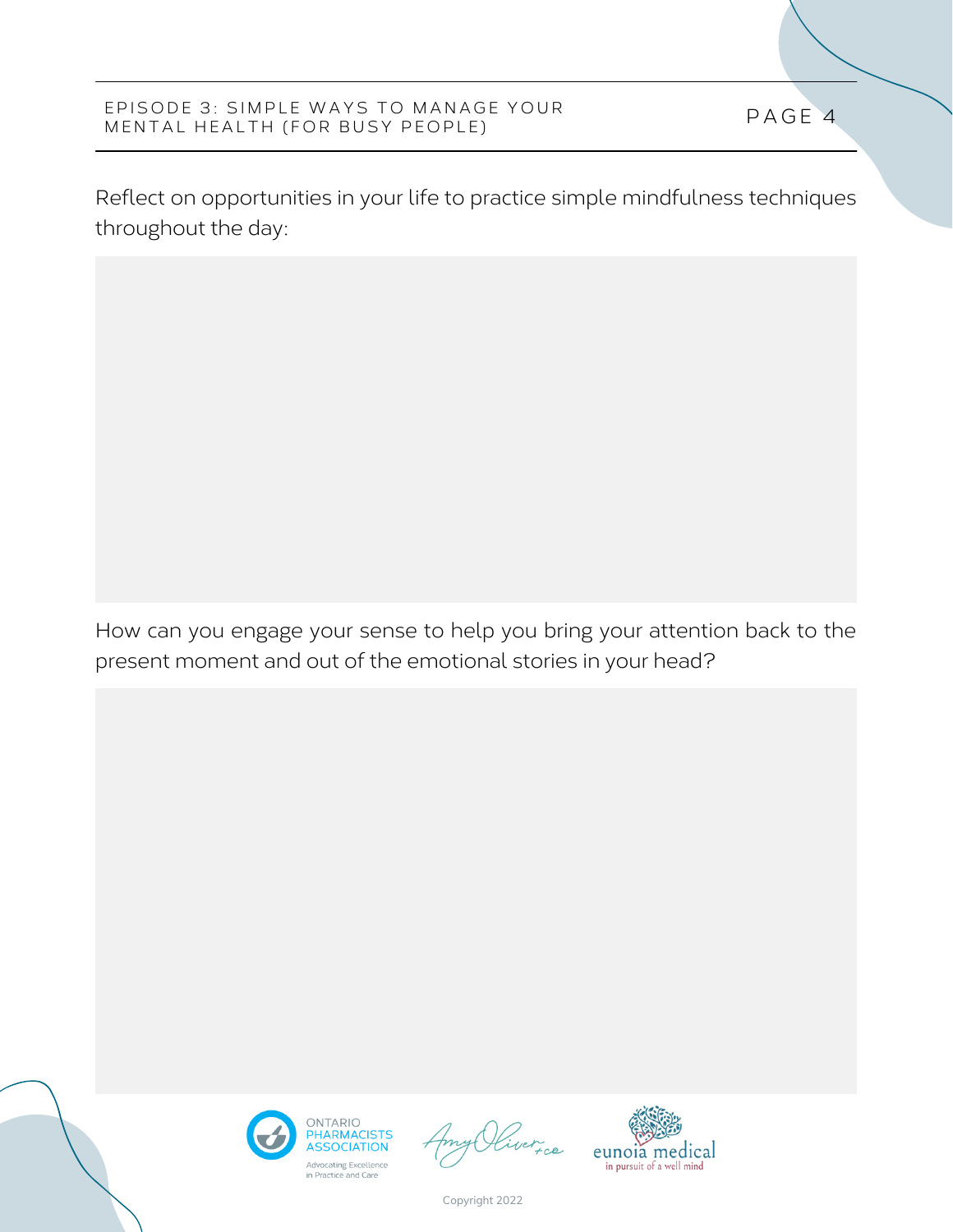P AGE 5



Habit stacking is how we attach a new habit to an already existing habit.

IDENTIFY A HABITUAL BEHAVIOUR THAT YOU ENGAGE IN EVERY SINGLE DAY

ATTACH A NEW HABIT TO IT

Examples:

- Intentionally taking 5 deep breaths to calm yourself down when you pull into your parking spot at work, or
- Playing a meditation or calming audio track out loud while preparing your morning breakfast or coffee.



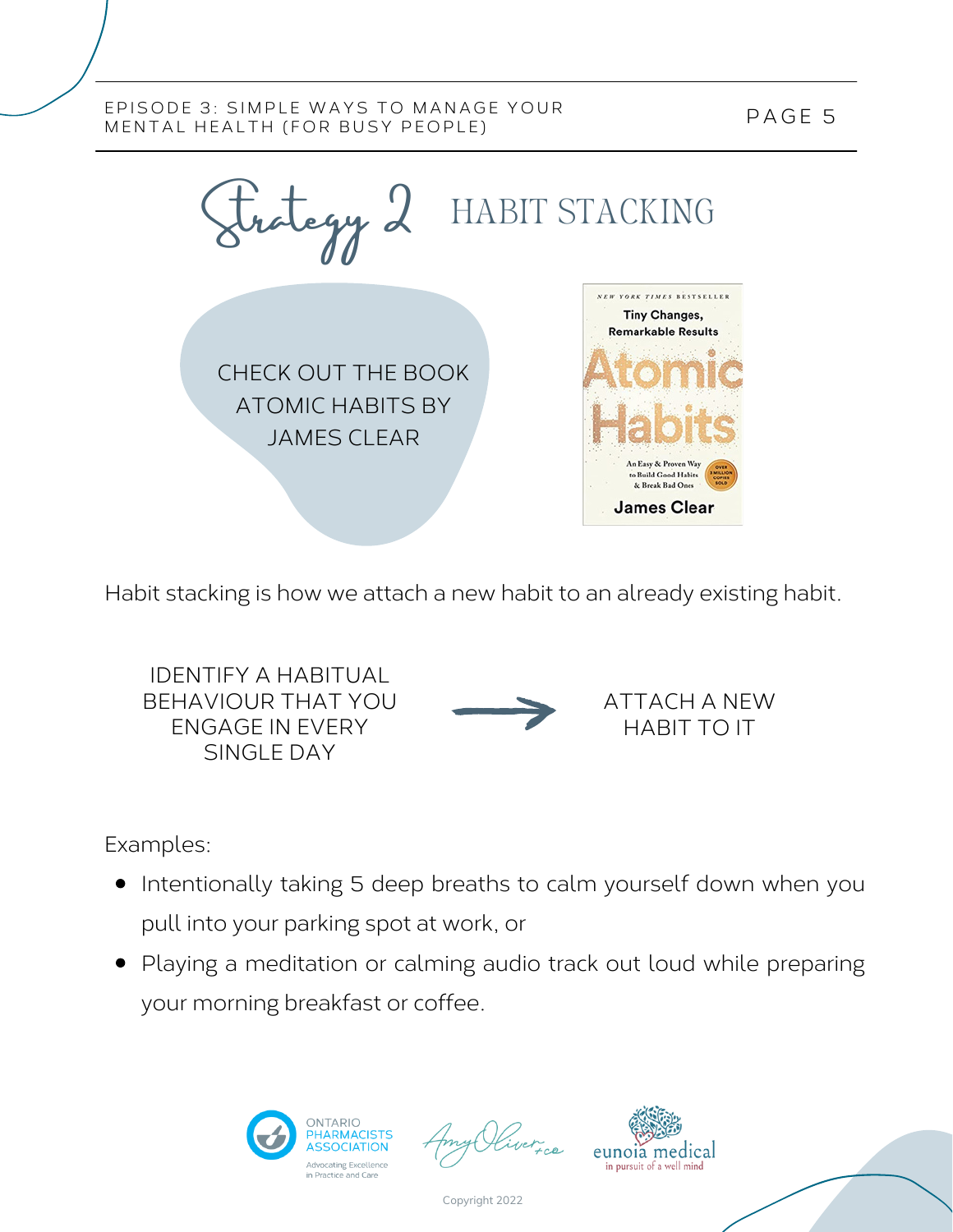What are some examples of habit stacking that you can try? Brainstorm here:





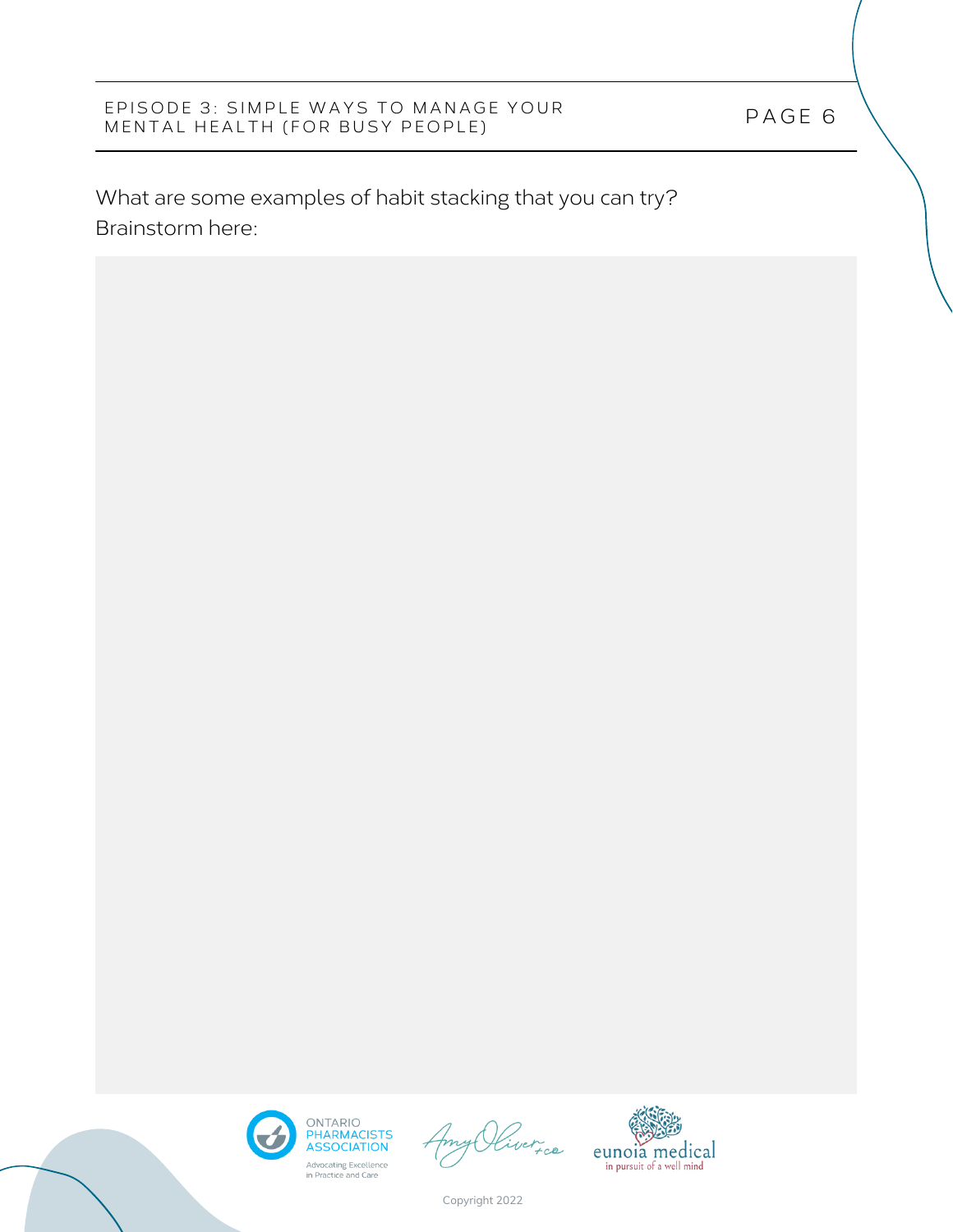BARE MINIMUM ROUTINE Strategy 3

Be honest about what is possible for you in your day, and create an absolute bare minimum mental health ritual or routine that can be done on even the busiest of days. This routine should be personalized, realistic, and include the top 1-2 activities that you find impactful for your mental health.

Write it here:



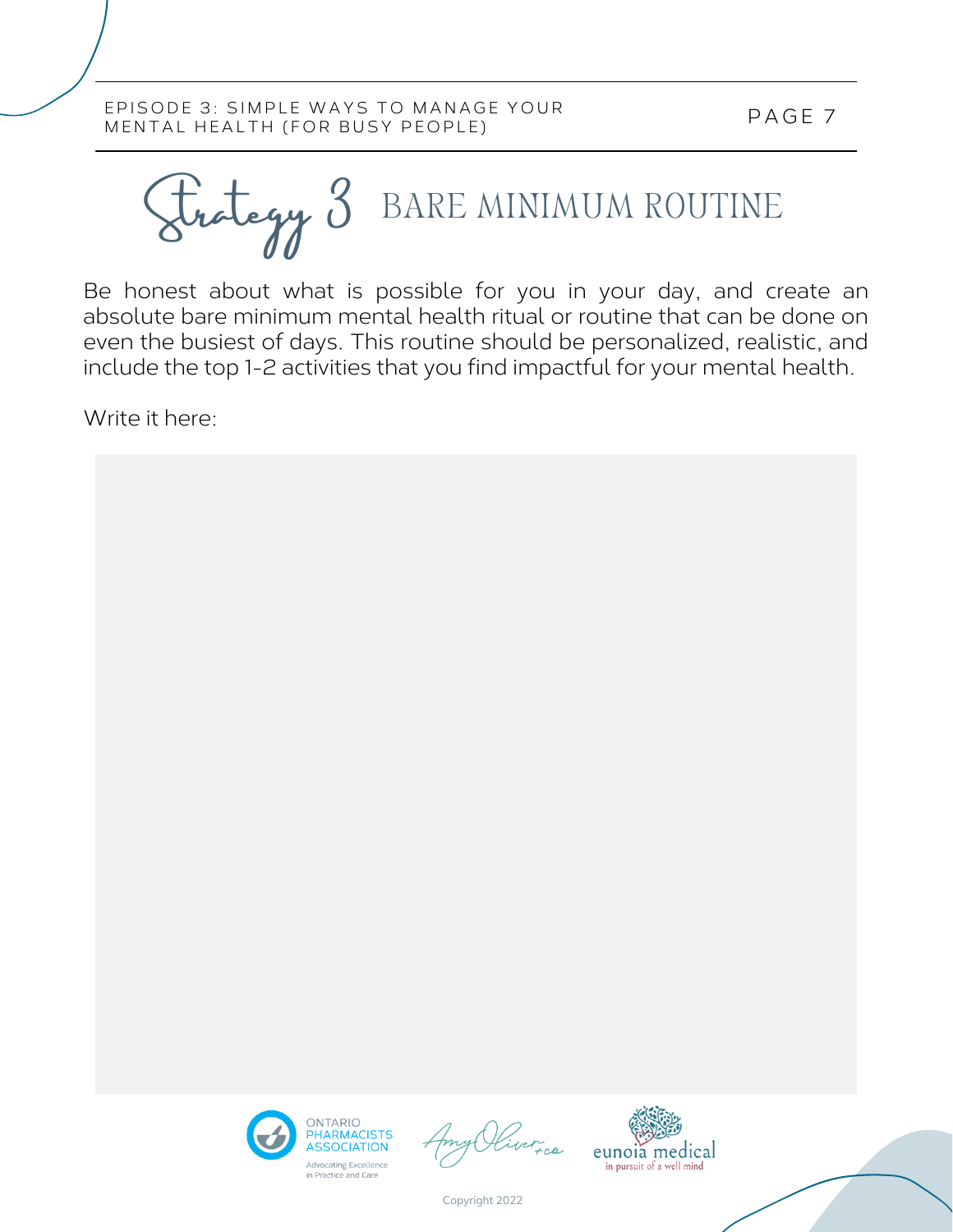Strategy 4

# TRANSITION ROUTINES

RITUALS OR ACTIVITIES THAT HELP US TRANSITION FROM ONE PART OF OUR DAY TO THE NEXT



Examples:

- Sitting for 10 minutes in your car after work before starting your commute to listen to a meditation audio
- Making a stop on your way home at a beautiful view to simply sit with your thoughts
- Set the tone on your commute or walk to work with some calm or motivating music

A TRANSITION ROUTINE HELPS US MINDFULLY PREPARE AND TRANSITION INTO OUR NEXT PHASE OF OUR DAY WITH MORE EASE AND FLOW.



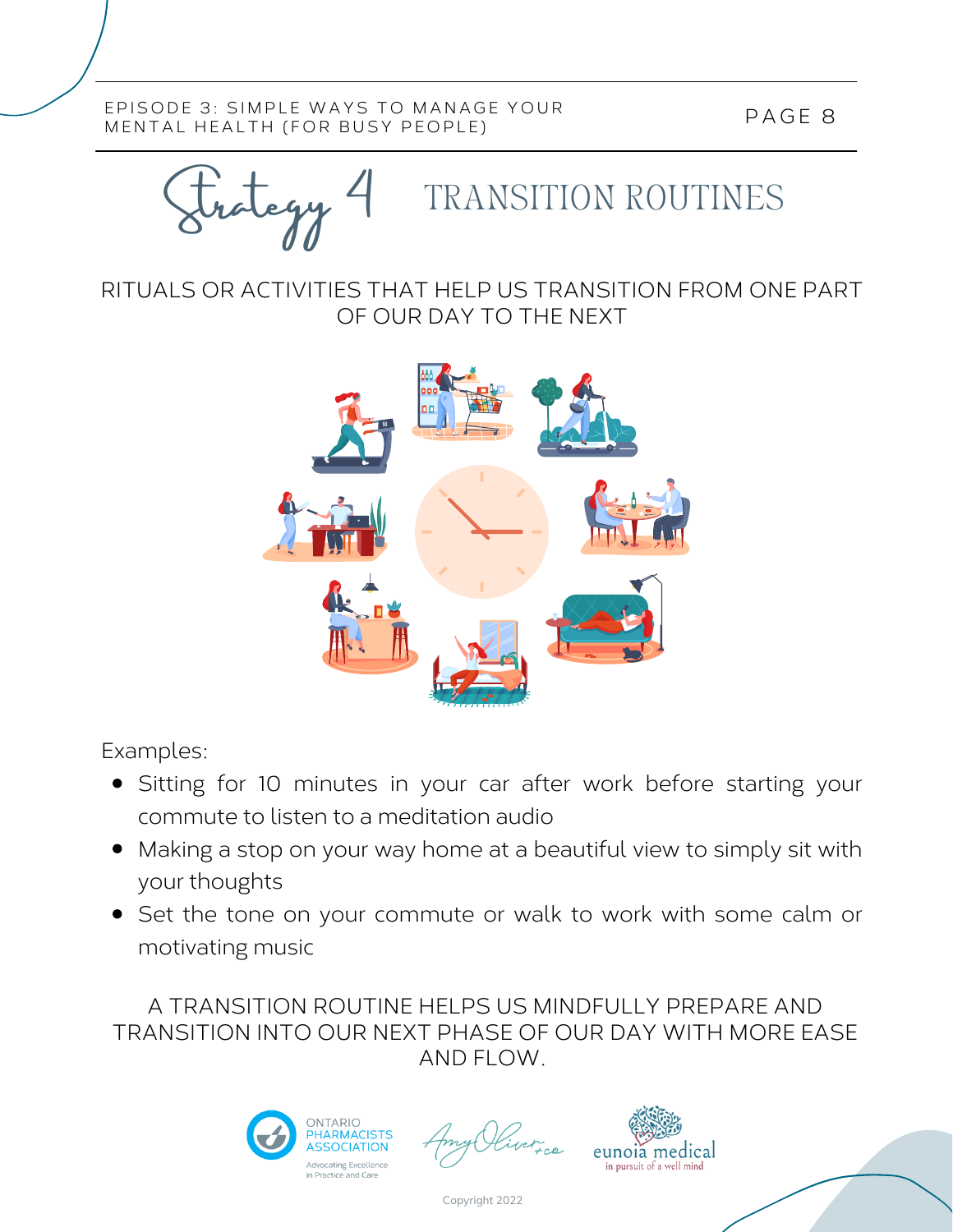P AGE 9

## What transition routines can you try in your life?





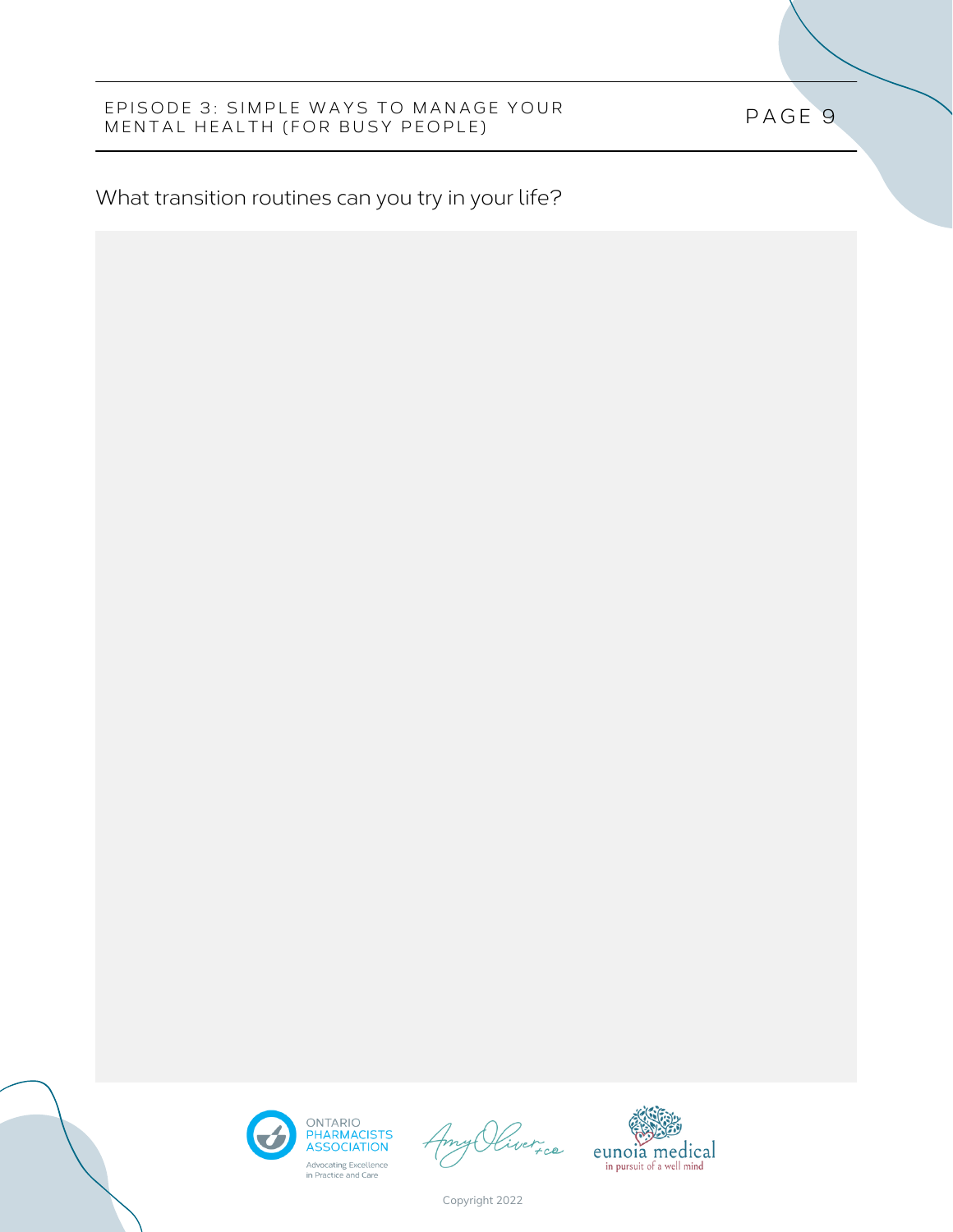ACCUMULATING POSITIVES Strategy 5

When you're feeling like too many things are accumulating on the "NEGATIVE" side and not enough on the "POSITIVE" side to balance or tip the scale and improve our mood.

So your job is to add more things to the positive side as often as you can.

Accumulating positives means we intentionally seek out experiences and situations that generate positive emotions within us and we engage in them as often as we can, so we can tip the scale.



FOCUS ON finding things that create positive emotions inside of us like:

- upbeat positive music
- something delicious to eat or
- spending time with a pet or a loved one
- engaging in some heart-pumping endorphin-producing exercise
- watching a funny movie.



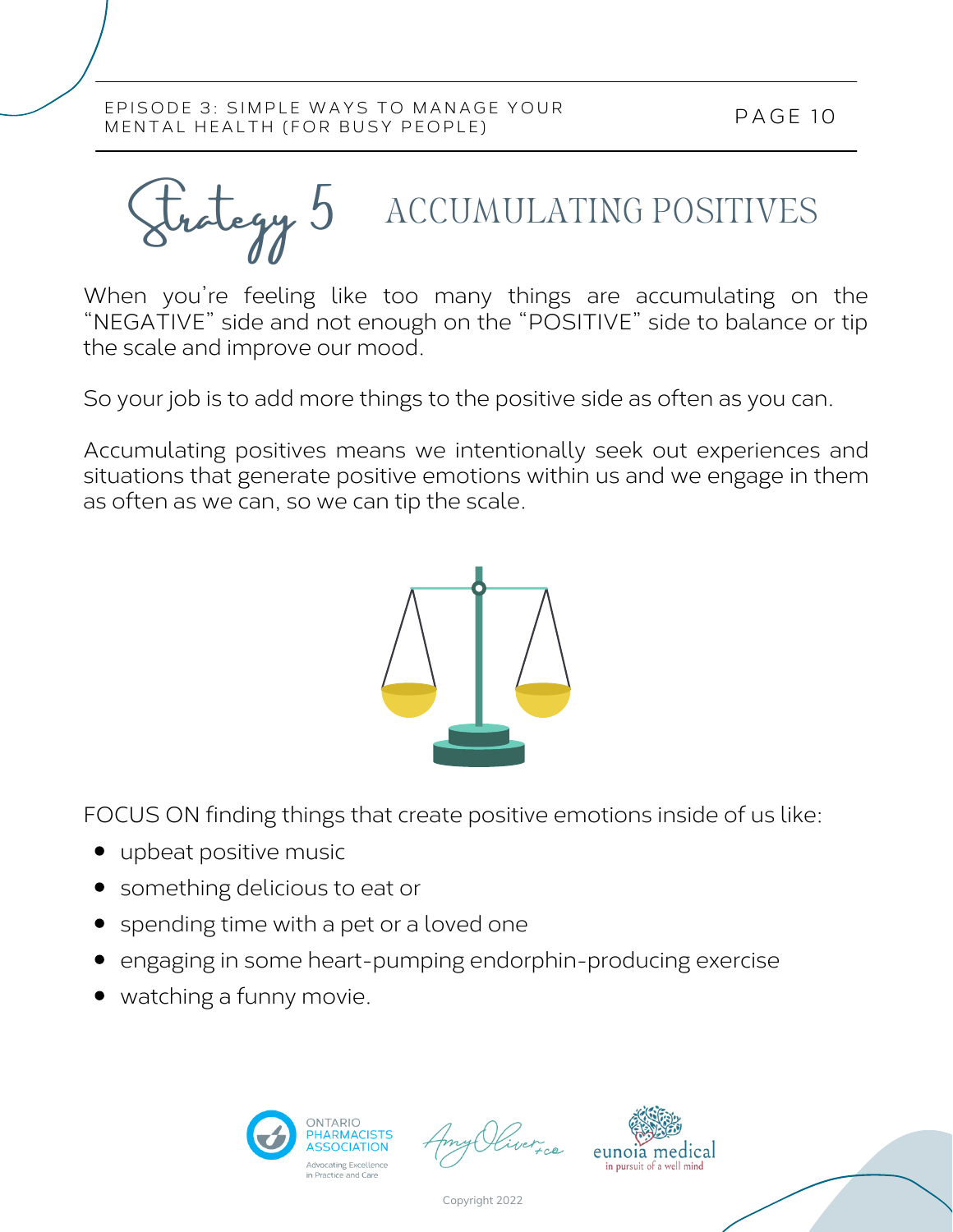What else creates positive emotions for you?

When we can mindfully accumulate positives in our lives - when we can focus on what generates positive emotions within our bodies and then sprinkle those in throughout our day with intention, we can start to shift our internal physiology and feel better.





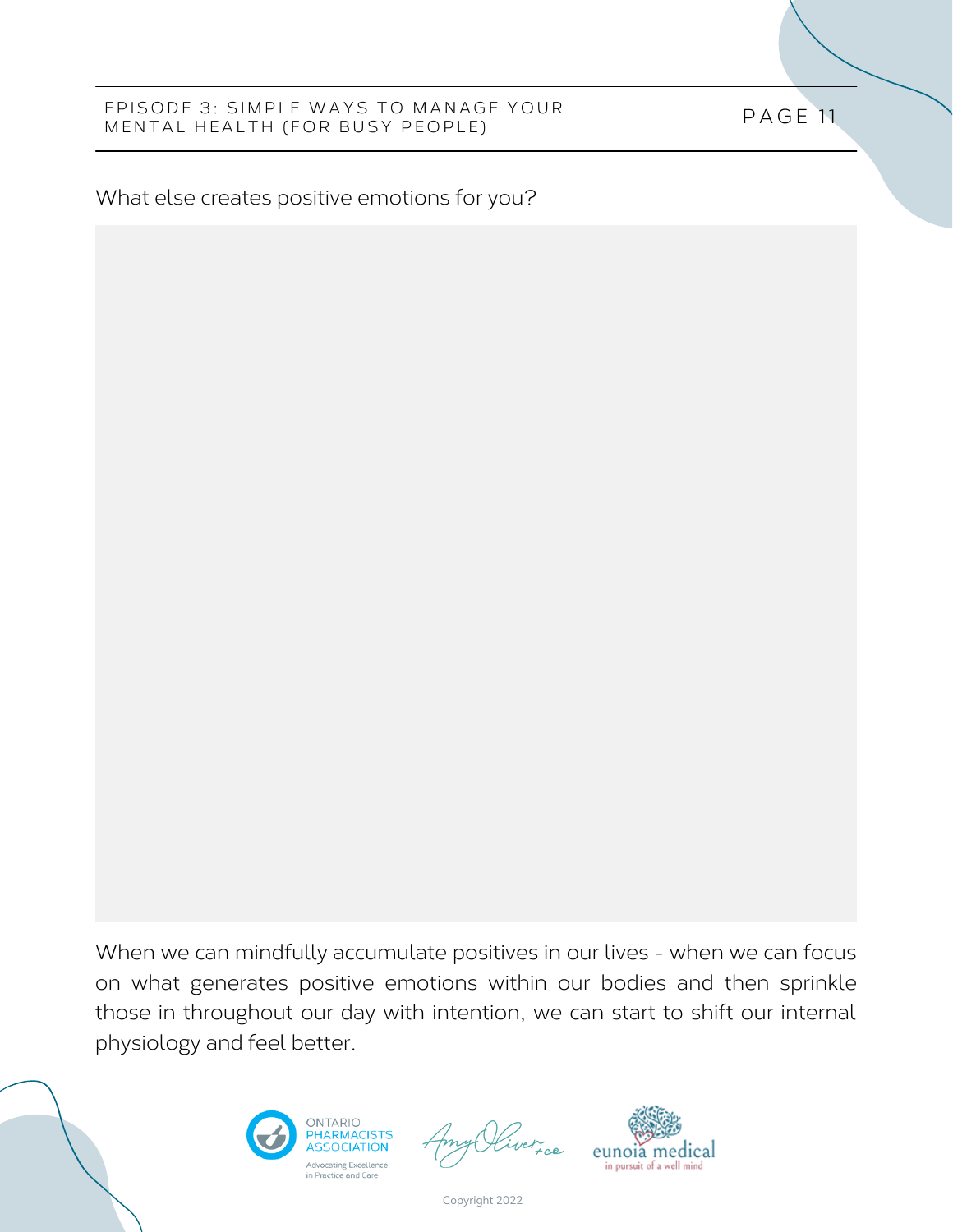Bios

## AMY OLIVER MBA, BSCPH, RPH, PMP, CLC

Amy Oliver is an experienced healthcare executive. She is president of Amy Oliver + Co, offering trusted advisory services and professional coaching to practice owners, leaders, academics, and organizations in health and social sectors.

Amy holds an MBA with a dual concentration in Organizational Leadership and Health Administration. She is a pharmacist, a Certified Leadership Coach, and a globally certified Project Management Professional. Amy holds certificates in Emotional Intelligence and Advanced Strategic Management and Leadership.

Amy has won multiple health sector and leadership awards and most recently has been selected as a member of the prestigious 2020 Governor General Canadian Leadership Conference.



CONNECT: c: 204.292.0663 e: amy@amyoliver.ca w: amyoliver.ca